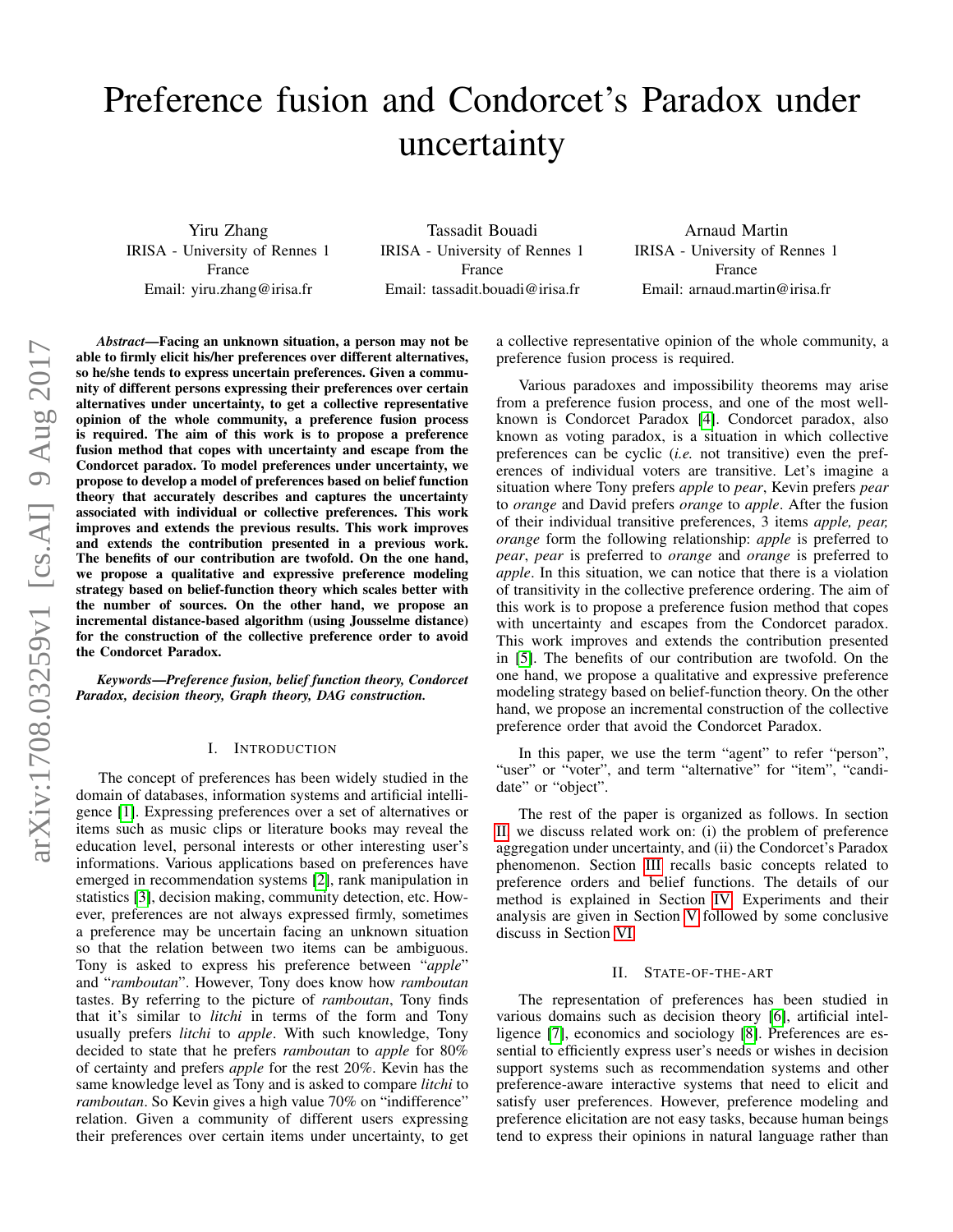in the form of preference relations. Preferences are also widely used in collective decision making and social choice theory, where the group's choice is made by aggregating individual preferences.

In this paper, we address two major issues. The first one concerns the problem of aggregation of mono-criterion preference relations under uncertainty. In fact, the aggregation of mono-criterion preferences for collective decision making is a very traditional problem, also known as voting problem. Studies on different electoral voting systems can be found in [\[9\]](#page-7-9). The majority of voting methods require voters to make binary comparisons, declaring that one alternative is preferred to another one, without taking into account uncertainty in the preference relationship. Belief function theory is a mathematical framework for representing and modeling uncertainty [\[10\]](#page-7-10). In [\[11\]](#page-7-11), [\[12\]](#page-7-12), the authors proposed a belief-functionbased model for preference fusion, allowing the expression of uncertainty over the lattice order (*i.e.* preference structure). However, this modeling approach does not constitute an optimal representation of preferences in the presence of uncertain and voluminous information. Based on [\[11\]](#page-7-11), the model of uncertainty proposed by Masson, *et al.* in [\[13\]](#page-7-13) allows the expression of uncertainty on binary relations (*i.e.* preference relations). Precisely, this approach proposes to model preference uncertainty over binary relations between pairs of alternatives, and to infer partial orders. The preference relations considered in this method are : "strict preference" and "incomparability". The"indifference" relation has not been addressed. Furthermore, this approach defines only one mass function on each alternative pair, which is not expressive enough. In fact, this does not allow to express uncertainty over "strict preference" and "incomparability" at the same time.

The work proposed in [\[5\]](#page-7-4) improved the method introduced in [\[13\]](#page-7-13) by considering the "indifference" relation. The authors proposed to define belief degrees on each alternative pair to be compared, and to interpret this degrees as elementary belief masses. Nonetheless, the combination method in [\[5\]](#page-7-4) does not scale with the number of information sources (agents).

The second issue we should tackle is the problem of Condorcet Paradox (*i.e.* Condorcet Cycles). The Condorcet Paradox states that aggregating transitive individual preferences can lead to intransitive collective preferences. To overcome this problem, a known method is to consider the size of majorities supporting various collective preferences, by breaking the link of the cycle with the lowest number of supporters [\[14\]](#page-7-14). This method works only on non-valued structures and cannot be applied to our case (*i.e.* preference fusion under uncertainty). Furthermore, most of the work considering preference fusion under uncertainty [\[5\]](#page-7-4), [\[11\]](#page-7-11), [\[13\]](#page-7-13) does not address the problem of Condorcet Paradox.

We therefore propose, as an extension work of Elarbi, *et al.* [\[5\]](#page-7-4), a preference fusion method based on belief function theory [\[15\]](#page-7-15), allowing a numeric expression of uncertainty. We also propose a preference graph construction method combining Tarjans's strongly connected components algorithm [\[16\]](#page-7-16) and Jousselme distance [\[17\]](#page-7-17) to avoid Condorcet paradox [\[4\]](#page-7-3).

## III. NOTATION AND BASIC DEFINITIONS

<span id="page-1-0"></span>In this section, we present the necessary concepts and definitions related to preference orders and in belief function theory. Many are borrowed from [\[6\]](#page-7-6).

# *A. Preference Order*

<span id="page-1-1"></span>*DEFINITION 1:* (Binary Relation) Let A be a finite set of alternatives  $(a, b, c, \dots, n)$ , a **binary relation** R on the set A is a subset of the cartesian product  $A \times A$ , that is, a set of ordered pairs  $(a, b)$  such that a and b are in  $A : R \subseteq A \times A$  [\[6\]](#page-7-6).

A binary relation on set A can be represented by a graph or an adjacency matrix [\[6\]](#page-7-6). A binary relation can satisfy any of the following properties: *reflexive, irrelfexife, symmetric, antisymmetric, asymmetric, complete, stronly complete, transitive, negatively transitive, semitransitive, and Ferrers relation* [\[6\]](#page-7-6). The detailed definitions of the properties are not in the scope of this article.

Based on definition [1,](#page-1-1) we denote the binary relation "prefer" by  $\succeq$ .  $x \succeq y$  means "x is at least as good as y". Inspired by a four-valued logic introduced in [\[5\]](#page-7-4), [\[13\]](#page-7-13), [\[18\]](#page-7-18), we introduce four relations between alternatives. Given a set  $A = \{a, b, c, \dots, n\}$  and a preference order  $\succeq$  defined on A, we have  $\forall a, b \in A$ , three possible relations, strict preference, indifference and incomparability, may exist. They are defined respectively by:

- **Strict preference** denoted by  $P: a \succ b$  $(a$  is strictly preferred to b)  $\Leftrightarrow a \succ b \wedge \neg (b \succ a)$
- **Inverse strict preference** denoted by  $\neg P: b \succ a$  $(a)$  is inversely strictly preferred to b)  $\Leftrightarrow \neg(b \succeq a) \wedge b \succeq a$
- **Indifference** denoted by *I*:  $a \approx b$  $(a$  is indifferent, or equally preferred, to  $b$ )  $\Leftrightarrow a \succ b \wedge b \succ a$
- **incomparability** denoted by  $J: a \sim b$ (a is incomparable to b) $\Leftrightarrow \neg(a \succ b) \land \neg(b \succ a)$

A preferences structure  $\langle P, I, J \rangle$  on multiple alternatives can therefore be presented by a binary relation [\[6\]](#page-7-6).

*DEFINITION 2:* (Preference Structure) A preference structure is a collection of binary relations defined on the set A such that for each pair  $a, b$  in A:

- at least one relation is satisfied
- if one relation is satisfied, another one cannot be satisfied.

The preference order is a partial order [\[6\]](#page-7-6), defined as:

*DEFINITION 3:* (Quasi Order) Let R be a binary relation  $(R = P \cup I)$  on the set A, R being a characteristic relation of  $\langle P, I, J \rangle$ , the following three definitions are equivalent:

- 1)  $R$  is a quasi order.
- 2)  $R$  is reflexive, transitive. 3)

 $\sqrt{ }$  $\int$ 

 $\overline{\mathcal{L}}$ 

<span id="page-1-2"></span> $P$  is asymmetric, transitive  $I$  is reflexive, symmetric  $J$  is irreflexive and symmetric  $(P.I \cup I.P) \subset P$ .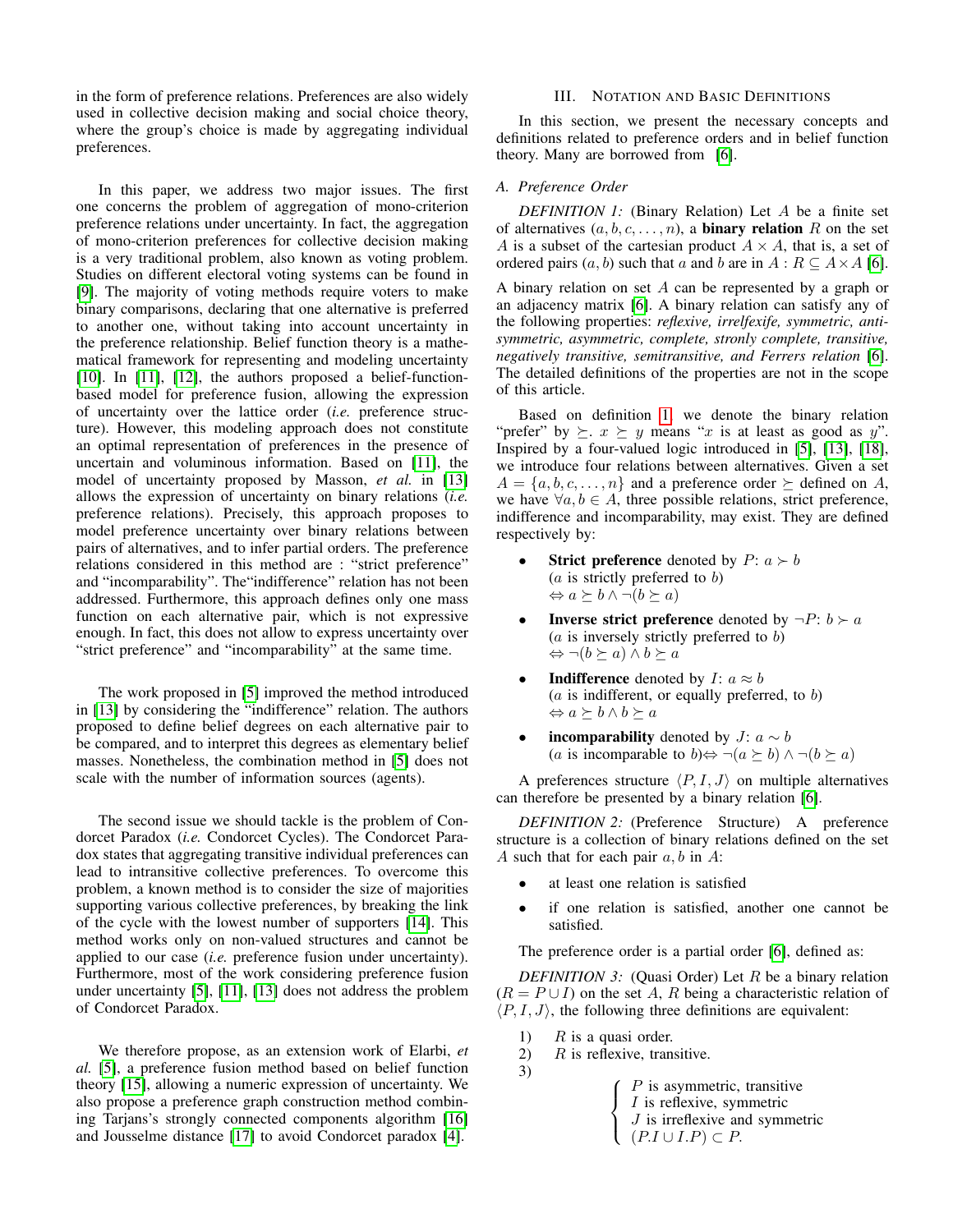## *B. Belief functions*

The theory of belief functions (also referred to as Dempster-Shafer or Evidence Theory) was firstly introduced by Dempster [\[19\]](#page-7-19) then developped by Shafer [\[15\]](#page-7-15) as a general model of uncertainties. It is applied widely in information fusion and decision making. By mixing probabilistic and set-valued representations, it allows to represent degrees of belief and incomplete information in a unified framework. Let  $\Omega = {\omega_1, \dots \omega_n}$  be a finite set. A *(normalized) mass function* on  $\Omega$  is a function  $m: 2^{\Omega} \to [0, 1]$  such that:

$$
m(\emptyset) = 0 \tag{1}
$$

$$
\sum_{X \subseteq \Omega} m(X) = 1 \tag{2}
$$

The subsets X of  $\Omega$  such that  $m(X) > 0$  are called *focal elements* of *m*, while the finite set  $\Omega$  is called *framework of discernment*. A mass function is called *simple support* if it has only two focal elements:  $X \subseteq \Omega$  and  $\Omega$ . In this paper, we consider only the normalized mass functions.

With the definition of mass function, information from different sources can be fused based on different combination rules. Two types of combination rules are often applied on cognitively independent source (definition [4\)](#page-2-1): conjunctive combination [\[20\]](#page-7-20) and disjunctive combination. Here we only introduce the former one which is applied in our work.

*DEFINITION 4:* (Cognitively Independence Source) sources are considered as cognitively independent if the belief on any one source has no communication with the others.

In case that the mass functions are not cognitively independent, we apply a combination rule taking the mean value defined by Denoeux [\[21\]](#page-7-21). For *n* non-normalized and non-independent mass functions, the mean result is:

<span id="page-2-2"></span>
$$
m_{mean}(X) = \frac{1}{S} \sum_{s=1}^{S} m_s(X)
$$
 (3)

The conjunctive combination rule proposed by [\[20\]](#page-7-20) is applied for finding the consensus among multiple reliable and cognitively independent sources. Given a discernment framework  $\Omega$  and sources S, mass function on source  $s \in S$ denoted as  $m_s$ , for  $\forall X \in 2^{\Omega}$ , we have:

<span id="page-2-3"></span>
$$
m_{conj}(X) = (\bigcirc_{s=1}^{S} m_s)(X) = \sum_{Y_1 \cap ... \cap Y_s = X} \prod_{s=1}^{S} m_s(Y_s) \quad (4)
$$

In information fusion process, the last step is decision making, which is to take an element  $\omega_i$  or a disjunctive set from  $\Omega$  upon the final mass function. Notions of Belief Function bel and plausibility function pl represented by mass functions are often used in this process. bel and pl are given by:

$$
bel(X) \triangleq \sum_{Y \subseteq X} m(Y) \tag{5}
$$

$$
pl(X) \triangleq \sum_{Y \cap X \neq \emptyset} m(Y) \tag{6}
$$

The belief function quantifies how much event  $X$  is implied by the information, as it sums up masses of sets included

in  $X$  and whose mass is necessarily allocated to  $X$ . The plausibility function quantifies how much event  $X$  is consistent with all information, as it sums masses that do not contradict  $X$  [\[13\]](#page-7-13). Meanwhile, pignistic probability, a compromised method proposed by Smets [\[22\]](#page-7-22) is often applied for selection on singletons. For all  $X \subseteq \Omega$  pignistic probability *betP* of X is given by:

$$
betP(X) = \sum_{Y \in 2^{\Omega}, Y \cap X \neq \emptyset} \frac{1}{|Y|} \frac{m(Y)}{1 - m(\emptyset)} \tag{7}
$$

## IV. PREFERENCE FUSION

<span id="page-2-0"></span>In this section, we explain our strategies on preference fusion under uncertainty as well as our methods for Condorcet paradox avoidance. To simplify the notations, in this section we represent alternative pairs by their index  $(a_i, a_j)$  with the condition that  $i < j$ .

#### <span id="page-2-5"></span>*A. Fusion of mass functions*

According to the theory of belief functions, a typical fusion process includes 3 major steps: *Modeling, Combination and Decision making*. Our approaches are presented in such order.

<span id="page-2-1"></span>*1) Modeling:* We consider the case that a group of S agents expressing their preferences between every pair of alternatives from the set  $A = \{a_1, a_2, \ldots, a_n\}$ . The framework of discernment is defined on possible relations:

$$
\Omega_{ij} = \{\omega_{ij}^1, \omega_{ij}^2, \omega_{ij}^3, \omega_{ij}^4\},\
$$

where  $\omega_{ij}^1$ ,  $\omega_{ij}^2$ ,  $\omega_{ij}^3$  and  $\omega_{ij}^4$ , represent respectively  $a_i \succ a_j$ ,  $a_i \prec a_j$ ,  $a_i \approx a_j$  and  $a_i \sim a_j$ . The objective is to aggregate the preferences of all agents S. Each agent  $s \in S$ is asked to give a belief degree between 0 and 1 on all of the four relations for each alternative pair  $(a_i, a_j)$ . For example, between alternatives *apple* and *pear*, agent *s* gives 4 degrees respectively on  $apple \succ pear$ ,  $apple \prec pear$ ,  $apple \approx pear$ and *apple*  $\sim$  *pear.* Hence, the belief degree of agent s is represented by 4 mass functions noted as  $m_s^k$ ,  $(k = 1, 2, 3, 4)$ .

In this model, each mass function in  $m_s^{1-4}$  is a simple support and the mass functions are cognitively independent. Such design is more intuitive for the user. Indeed, an individual usually feels more comfortable to give belief degrees on one single event rather than 4 events occurring simultaneously.

*2) Combination:* In this step, we propose two strategies of combination, namely A and B, for alternative pair indexed by  $i, j(i \lt j)$ . The strategies are illustrated in figure [1](#page-3-0) and [2](#page-3-1) followed by detailed explanations. Strategy A was originally proposed by [\[5\]](#page-7-4). Both strategies are based on the two combination rules in equations [\(3\)](#page-2-2) and [\(4\)](#page-2-3).

#### **Strategy A:**

Firstly we combine the four mass functions on four relations of one pair  $(a_i, a_j)$  of one agent s into one mass function. Using their mean value upon equation [\(3\)](#page-2-2) as:

<span id="page-2-4"></span>
$$
m_s^{\Omega_{ij}}(X) = \frac{1}{4} \sum_{k=1}^{4} m_s^k(X)
$$
 (8)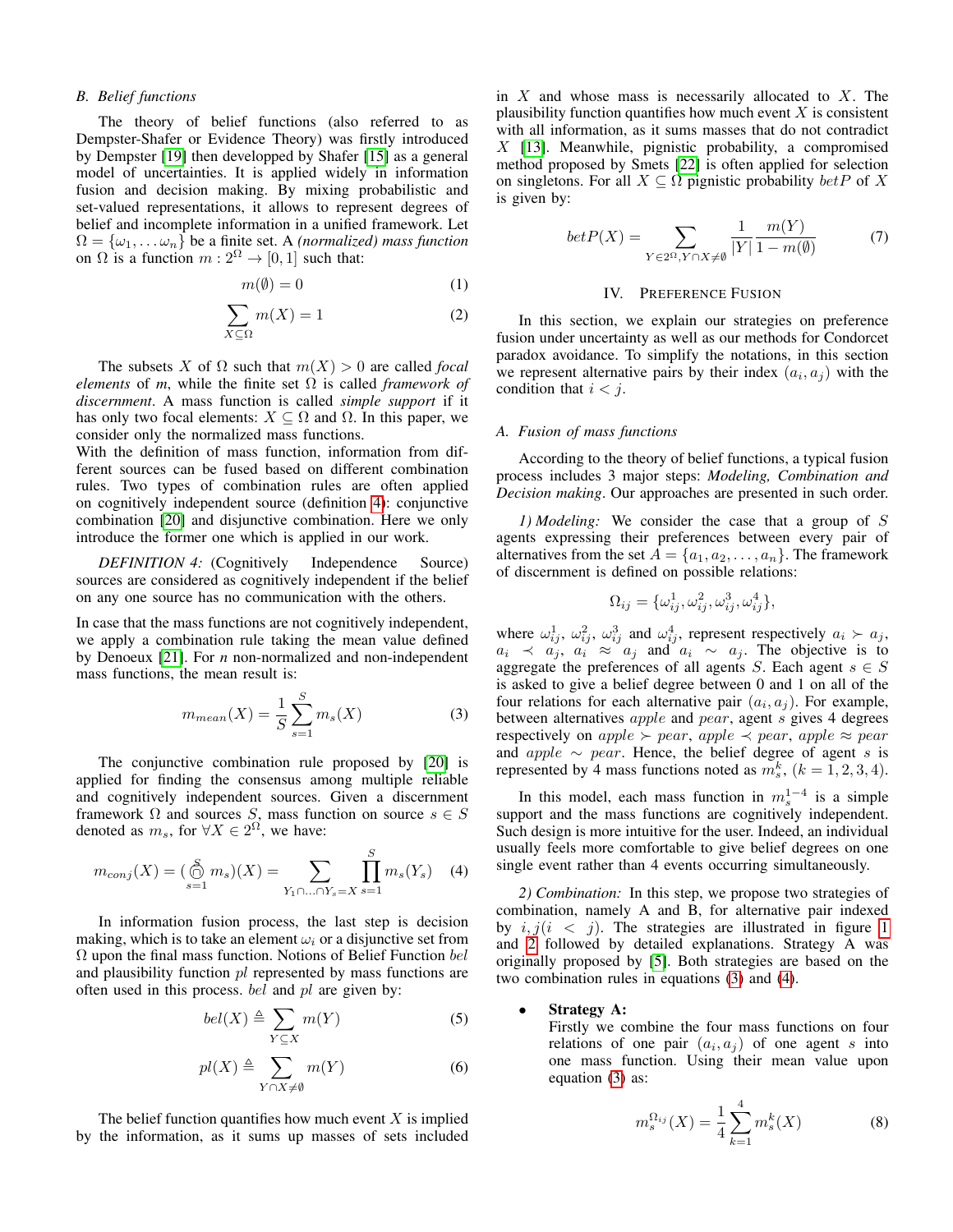

<span id="page-3-0"></span>Fig. 1. Combination Strategy A

Then the conjunctive combination rule in equation [\(4\)](#page-2-3) is applied over multiple agents. For an alternative pair  $(a_i, a_j)$ , we obtain a mass function given by:

<span id="page-3-2"></span>
$$
m^{\Omega_{ij}}(X) = \bigoplus_{s=1}^{S} m^{\Omega_{ij}}_s(X) \tag{9}
$$

The mass function  $m^{\Omega_{ij}}(X)$  is the finally combined mass function for the alternative pair  $(a_i, a_j)$ . One of the drawbacks of strategy A exists in its inability to scale while the volume of information sources (agents in our case) increases. After the first combination with mean value rule, the combined mass functions have non-zero values on the four singletons and are no longer simple support mass functions. The nonsimple-support mass functions have auto-conflicts and lead to increase the value of  $m^{\Omega_{ij}}(\emptyset)$  when combining its. Once the volume of sources gets large, autoconflicts are exacerbated by the conjunctive combination rule so that  $m^{\Omega_{ij}}(\emptyset)$  converges to 1. To avoid such deterioration, we proposed strategy B in which the conjunctive rule is applied on simple support mass functions.

#### **Strategy B:**



Fig. 2. Combination Strategy B

<span id="page-3-1"></span>Strategy B is the inverse of strategy A. Firstly, we cluster mass functions for each alternative pair  $(a_i, a_j)$  of all agents S into 4 clusters. On each cluster, the conjunctive combination (equation [\(4\)](#page-2-3)) is applied.

<span id="page-3-3"></span>
$$
m^{k}(X) = \bigcirc_{s=1}^{S} m_{s}^{k}(X), k = 1, ..., 4
$$
 (10)

Then we apply mean value combination method on the 4 combined clusters.

<span id="page-3-4"></span>
$$
m^{\Omega_{ij}}(X) = \frac{1}{4} \sum_{k=1}^{4} m^k(X) \tag{11}
$$

*3) Decision:* After two combinations, we finally get a mass function for each pair  $(a_i, a_j)$  denoted by  $m^{\Omega_{ij}}$ . The decision related to the relationship of each pair is taken based on the pignistic probability on the space  $\Omega_{ij}$  by:

<span id="page-3-6"></span>
$$
\omega_{ij}^d = \underset{\omega_{ij}^k, k=1,\dots,4}{\operatorname{argmax}} \, betP^{\Omega_{ij}}(\omega_{ij}^k) \tag{12}
$$

Where  $\omega_{ij}^k$  is represented by mass function  $m^{\Omega_{ij}}$ . Since the decision is make on aggregated preferences. Conflict preferences such as Condorcet Paradox may appear. In the subsection [IV-B,](#page-3-5) we propose different algorithms to avoid Condorcet Paradox in the final result.

#### <span id="page-3-5"></span>*B. Condorcet Paradox Avoidance in Graph Construction*

In the following, we use directed graph for the graphic representation of the preference order obtained from the fusion process. The four possible relationships are illustrated as follows:



In the preference graph, a Condorcet Paradox is represented by Strongly Connected Component (or circle). A strongly connected component of size 2 is considered as an indifference relationship, therefore the Condorcet Paradox is represented by circles of minimum size 3. A simple example of Condorcet circle is illustrated bellow:



Fig. 3. Graphic representation of Condorcet Paradox

The Condorcet paradox does not respect the property of transitivity, which must be satisfied in the quasi order (definition [3\)](#page-1-2). To avoid the Condorcet paradox, we have to cut an edge in the circle of size larger than 3. The fact of removing an edge between  $a$  and  $b$  is equivalent to replace the original relation between  $a$  and  $b$  by "incomparability". In order to introduce as little knowledge as possible, we decide to remove the edge which is the closest to the relation "incomparability". In our work, we choose Jousselme distance [\[17\]](#page-7-17) for distance measurement. Jousselme distance is considered as an reliable similarity measure between different mass functions [\[23\]](#page-7-23). It considers coefficients on the elements composed by singletons. In this paper, Jousselme distance is denoted by  $d_J$ . Hence distance between an alternative pair  $(a_i, a_j)$  and "incomparability" is denoted by  $d_J(m_{ij}, m^{\omega_4})$ , where the mass function of incomparability  $m^{\omega_4}$  is valued as  $m^{\omega_4}(\omega_4) = 1$ .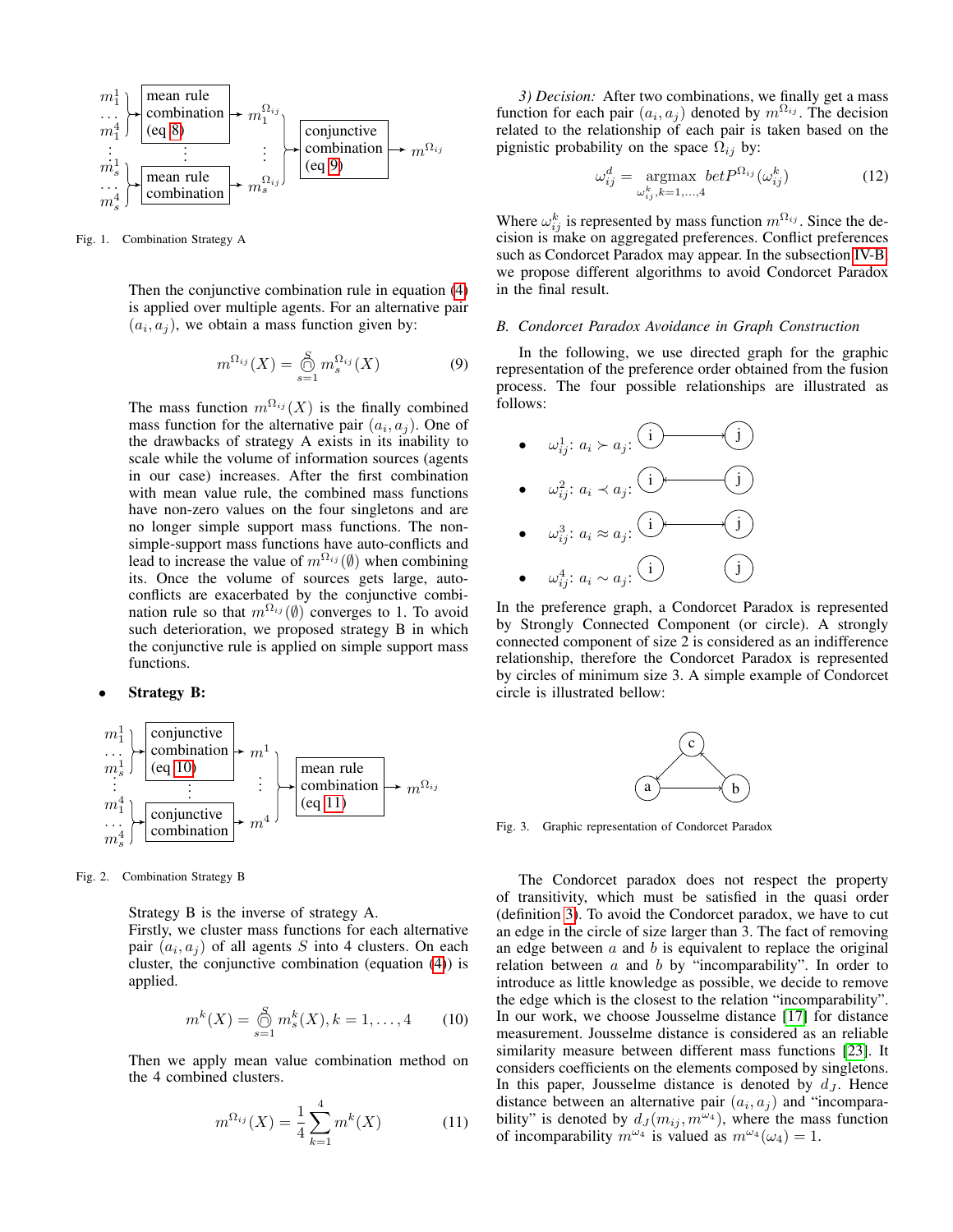Obviously, preferences over multiple alternatives without Condorcet paradox can be represented by a Directed Acyclic Graph (DAG) (note that cycles of 2 elements are tolerated in such graph because of the "indifference" relation). To simplify the explanation, DAG with tolerance of 2-element-circle is denoted by  $DAG_2$ .

With Strongly Connected Components (SCC) search methods such as Tarjan's algorithm [\[16\]](#page-7-16), we firstly propose a "naive algorithm" by iterating "DAG detect-edge remove" process in algorithm [1.](#page-4-0) Each iteration detects all the SCC of size larger than 2 as subgraphs (function SCC in algorithm [1\)](#page-4-0) and remove one edge closest to incomparability in each sub-graph (*Loop Process* in algorithm [1\)](#page-4-0).

<span id="page-4-0"></span>**Algorithm 1** Naive  $DAG_2$  Building Algorithm

**Input:** a preference graph  $G$  constructed on equation [\(12\)](#page-3-6) with edges valued by mass functions edge.mass

Output: A DAG graph

*// Loop Process*

1: **while** subgraph  $List=SCC(G)$  is not empty **do** 

2: for subgraph in subgraph List do

- 3: remove edge in subgraph.edges whose  $d_J (edge. mass, m^{\omega_4})$  is the minimum
- 4: end for

```
5: end while
```
*// SCC search function*

function  $SCC(G)$ 

Input: directed graph G

Output: The sub-graphs of strongly connected components of size larger than 2 in G.

Since the SCC search function returns the largest strongly connected component found, this method loses its efficiency confronting SCC with nested circles. A simple structure of nested circles is illustrated in Figure [4.](#page-4-1)



<span id="page-4-1"></span>Fig. 4. Nested circles

Facing such structure of preferences, we propose here a more efficient algorithm to build a  $DAG_2$  in an incremental way, described in algorithm [2.](#page-4-2) In this algorithm, all edges are ordered by their Jousselme distance to incomparability at the initialization phase (line 2). "Incremental" means that the graph is built by adding edges one by one in an descending order of their distance to incomparability. Given an alternative pair  $a_i$ ,  $a_j$  with their predefined comparable (preference, inverse preference or indifference) relation  $r$  calculated from the mass function, we check if the graph is still a  $DAG_2$  with new edge between  $a_i, a_j$  added. The checking process is based on a Depth-First-Search (DFS). Given two nodes  $a_i$  and  $a_j$  in graph G, function  $DFS(G, a_i, a_j)$  returns the path length from  $a_i$  to  $a_j$ .

More precisely, if a relation r is a strict preference  $a_i \succ$  $a_i$ , the DFS algorithm searching node  $a_i$  starts from node  $a_i$ . If  $a_i$  is found, a circle will appear if the edge  $i \rightarrow j$  is added. In such case, we replace the relation between  $a_i, a_j$  by an incomparability relation (remove the edge) (line 6 and 7). Similarly if r is inverse preference  $a_i \prec a_j$ , The DFS algorithm searches node  $a_i$  from  $a_i$  (line 8 and 9). However, the relation "indifference" may hinder the temporal performance of this algorithm. If r represent the indifference relation  $a_i \approx a_j$ , we have to apply DFS twice from  $a_i$  to  $a_j$  and from  $a_j$  to  $a_i$  (line 10 and 11).

<span id="page-4-2"></span>**Algorithm 2** Incremental  $DAG_2$  Building Algorithm

Input: All pairs  $PAIRS$  and their mass functions  $M$ 

**Output:** A  $DAG_2$  graph

*// Initialization*:

- 1: Initialize an empty graph  $G$
- 2: Ascending order all pairs *PAIRS* by  $d_J(m_{ij}, m^{\omega_4})$  [\[17\]](#page-7-17), stock in a stack Stack.
- *// Loop Process*
- 3: while  $Stack$  is not empty do
- 4: pair  $(a_i, a_j) = Stack.pop()$
- 5: Add nodes  $a_i$  and  $a_j$  into graph G
- 6: if  $a_i \succ a_j$  then
- 7: pathLength= $DFS(G, a_j, a_i)$
- 8: else if  $a_i \prec a_j$  then
- 9: pathLength= $DFS(G, a_i, a_j)$
- 10: **else if**  $a_i \approx a_j$  then
- 11:  $pathLength = max(DFS(G, a_j, a_i), DFS(G, a_i, a_j))$
- 12: end if
- 13: if pathLength $\geq 2$  then
- 14: Consider relation between  $(a_i, a_j)$  as incomparability 15: else
- 16: add edge between  $(a_i, a_j)$  calculated by  $m_{ij}$  (equation [\(12\)](#page-3-6))
- 17: end if
- 18: end while
	- *// Recursive Function* function  $DFS(G, v, n)$ :
- 19: label v as discovered
- 20: if all successors of  $v$  in  $G$  are labeled as discovered then
- 21: return 0
- 22: else
- 23: for w in non-discovered successors of  $v$  do
- 24: if w is n then
- 25: return 1
- 26: else
- 27:  $len = DFS(G, w, n)$
- 28: if  $len == 0$  then
- 29: return 0
- 30: else
- $31:$  return  $len + 1$
- 32: end if
- 33: end if
- 34: end for
- 35: end if

In a structure of nested circles containing  $E$  edges,  $V$ vertex and N circles, the naive algorithm based on SCC search (algorithm [1\)](#page-4-0) can reach a temporal complexity of  $\mathcal{O}(N(|E|+|V|))$  while the incremental algorithm (algorithm [2\)](#page-4-2) has a temporal complexity of  $\mathcal{O}(N)$ .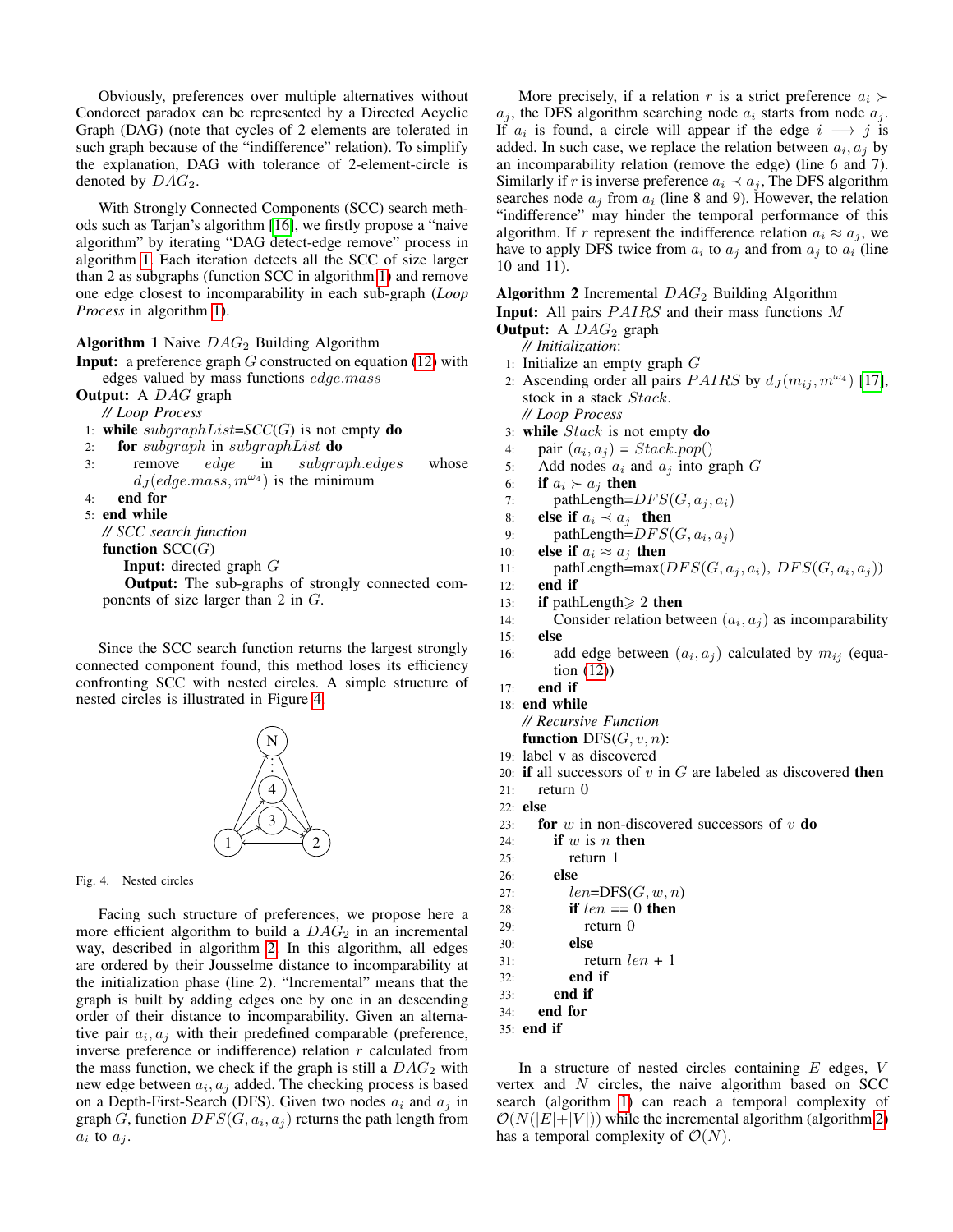Although the incremental algorithm is efficient on nested circle its temporal performance degenerates when the preference structure has few nested circles or many indifference relations. The applicability of the two algorithms is demonstrated and discussed in the following section.

# V. EXPERIMENTS

<span id="page-5-0"></span>In this section, we compare two preference fusion strategies and two algorithms for Condorcet paradox avoidance. The fusion strategies are evaluated from a numeric point of view while the algorithms are evaluated in terms fo temporal performance. Lacking social network data from real world, the data used in our experiments were generated manually or randomly. The methods are implemented in python 3.5 on Fedora 24. The calculation concerning belief function theory is an adaptation of the R package "ibelief" and graph manipulations are implemented with the help of python package "networkx 1.11". The experimental platform is equipped with a CPU of Intel i7-6600U @2.6GHz  $\times$ 4 and a memory of 16GB, while the programs run only on one of the CPU cores.

## *A. Preference fusion strategies*

In this experiment, we firstly define preference structures of 3 agents as illustrated in figure [5.](#page-5-1) To simplify our experiments,



<span id="page-5-1"></span>Fig. 5. Preference order of three agents

the alternative pairs are always in an ascending order (*i.e.*  $\forall a_i, a_j \in A \Rightarrow i < j$ ). The belief degrees for alternative pairs  $(2,3)$ ,  $(2,4)$  and  $(3,4)$  are specially given in table [I.](#page-5-2) For the other alternatives, their belief degrees are set by default values given in table [II.](#page-5-3)

TABLE I. BELIEF DEGREE VALUES FOR ALTERNATIVE PAIRS (2,3), (2,4) AND (3,4)

<span id="page-5-2"></span>

| user/pair      | $\omega_1$ | $\omega_2$ | $\omega$ <sub>3</sub> | $\omega_4$ |
|----------------|------------|------------|-----------------------|------------|
| User $1/(2,3)$ | 0.8        | 0.7        | 0.6                   | 0.5        |
| User $1/(2,4)$ | 0.4        | 0.1        | 0.3                   | 0.6        |
| User $1/(3,4)$ | 0.9        | 0.8        | 0.7                   | 0.6        |
| User $2/(2,3)$ | 0.5        | 0.4        | 0.6                   | 0.9        |
| User $2/(2,4)$ | 0.2        | 0.4        | 0.3                   | 0.1        |
| User $2/(3,4)$ | 0.9        | 0.8        | 0.1                   | 0.7        |
| User $3/(2,3)$ | 0.6        | 0.2        | 0.4                   | 0.1        |
| User $3/(2,4)$ | 0.3        | 0.5        | 0.2                   | 0.1        |
| User $3/(3,4)$ | 0.8        | 0.1        | 0.6                   | 0.9        |

TABLE II. DEFAULT BELIEF DEGREE VALUES ON 4 RELATIONS

<span id="page-5-3"></span>

| relation           | $\omega_1$ | $\omega_2$ | $\omega_3$ | $\omega_4$ |
|--------------------|------------|------------|------------|------------|
| preference         | 0.8        | 0.2        | 0.3        | 0.1        |
| inverse preference | 0.1        | 0.9        | 0.2        | 0.1        |
| indifference       | 0.3        | 0.3        | 0.7        |            |
| incomparability    | 01         | 01         |            | 0.9        |

With the two fusion strategies A and B in Section [IV-A,](#page-2-5) we get two different results illustrated in figure [6](#page-5-4) and [7.](#page-5-5)



<span id="page-5-4"></span>Fig. 6. Fusion result of strategy A

#### <span id="page-5-5"></span>Fig. 7. Fusion result of strategy B

A different edge result between node 1 and 2 is high lighted by dashed dotted line. Focal elements in mass functions on edges are shown in table [III](#page-5-6) and [IV.](#page-5-7) Since in original data, mass function are zero on all non-singleton elements, the final mass function are still zero on union elements except ignorance (and empty set for strategy A).

<span id="page-5-6"></span>TABLE III. MASS FUNCTION VALUES ON EDGES OF STRATEGY A

| pair  |         | $\omega_1$ | $\omega_2$ | $\omega_3$ | $\omega_4$ | Ω       |
|-------|---------|------------|------------|------------|------------|---------|
| (1,2) | 0.17989 | 0.08620    | 0.19870    | 0.21626    | 0.01139    | 0.30755 |
| (2,3) | 0.07858 | 0.17209    | 0.03612    | 0.08545    | 0.15812    | 0.46962 |
| (2,4) | 0.08745 | 0.07225    | 0.12931    | 0.11762    | 0.12373    | 0.46962 |
| (3,4) | 0.07858 | 0.17209    | 0.03612    | 0.08545    | 0.15812    | 0.46962 |
| (4.5) | 0.20880 | 0.22056    | 0.15581    | 0.09589    | 0.03375    | 0.28519 |

TABLE IV. MASS FUNCTION VALUES ON EDGES OF STRATEGY B

<span id="page-5-7"></span>

| pair  |   | $\omega_1$ | $\omega_2$ | $\omega_3$ | $\omega_4$ | Ω       |
|-------|---|------------|------------|------------|------------|---------|
| (1,2) |   | 0.13975    | 0.23775    | 0.232      | 0.025      | 0.3655  |
| (2,3) | 0 | 0.1765     | 0.05       | 0.10825    | 0.17       | 0.49525 |
| (2,4) |   | 0.1        | 0.152      | 0.138      | 0.14875    | 0.46125 |
| (3,4) | 0 | 0.1765     | 0.05       | 0.10825    | 0.17       | 0.49525 |
| (4.5) | 0 | 0.241      | 0.234      | 0.152      | 0.06775    | 0.30525 |

From this result, we observe that:

- 1) Both combination strategies do not always return same results.
- 2) A significant difference between the two results exists in the value of empty set ∅.
- 3) A Condorcet Paradox appears in the fusion result.

Concerning the empty set value  $m^{\Omega_{ij}}(\emptyset)$ , mass functions with plural focal elements imply auto-conflicts and cause an import value on  $m^{\Omega_{ij}}(\emptyset)$  after conjunctive combination [\[24\]](#page-7-24). Moreover, with an increasing number of sources,  $m^{\Omega_{ij}}(\emptyset)$  converges to 1 and other focal elements are no longer convincing.

In the Condorcet Paradox made up by alternatives 2, 3 and 4, the distance between the final combined mass functions associated to the edges of the circle to incomparability is given in table [V.](#page-6-0)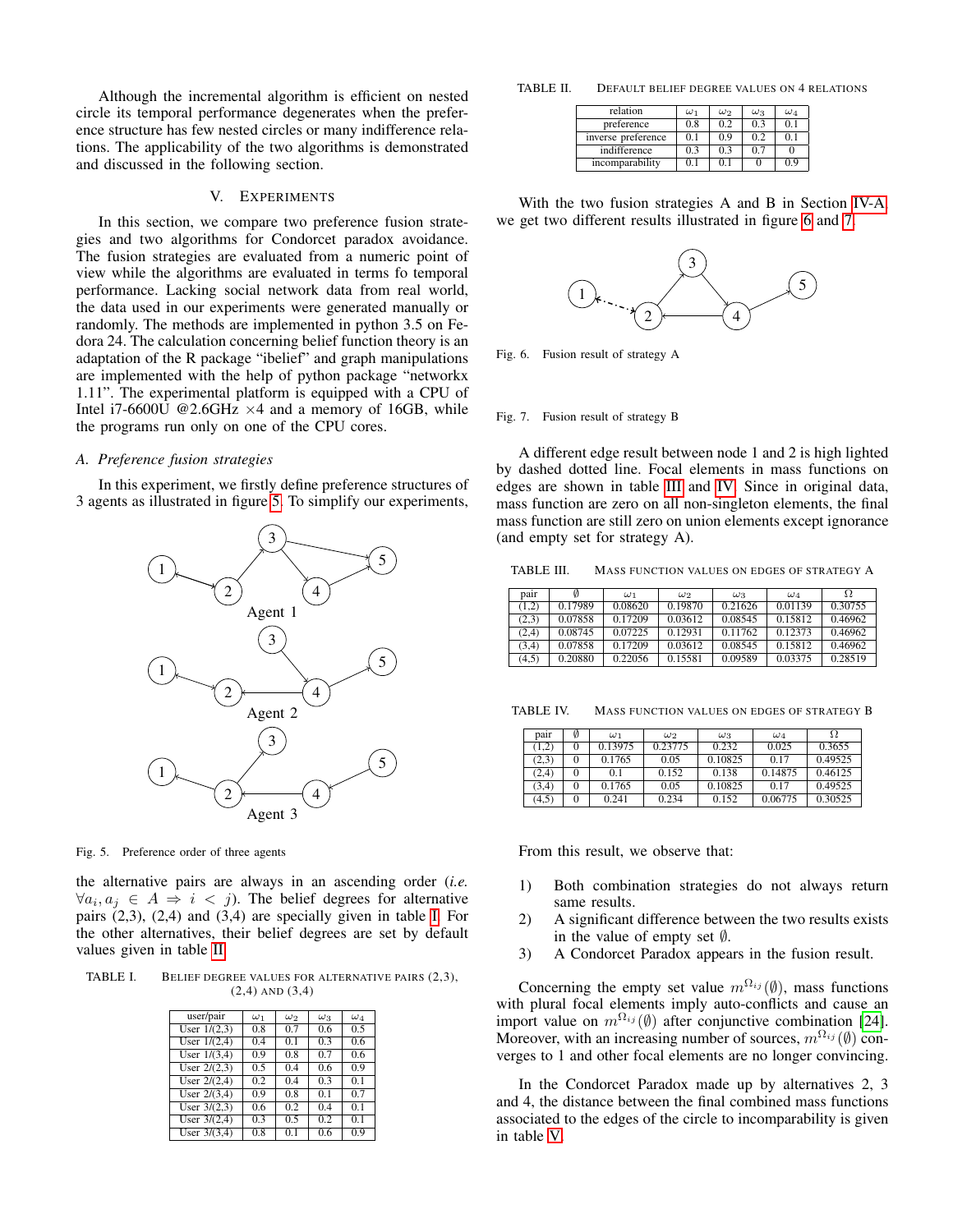TABLE V. JOUSSELME DISTANCE BETWEEN ALTERNATIVE PAIR MASS FUNCTION TO INCOMPARABILITY

<span id="page-6-0"></span>

| alternative pair | $d_J$ in Strategy A | $d_J$ in Strategy B |
|------------------|---------------------|---------------------|
| (2.3)            | 0.70798             | 0.60715             |
| (3.4)            | 0.77016             | 0.60739             |
| 2.4)             | 0.66928             | 0.64387             |

From table [V,](#page-6-0) another difference between strategy A and B can be found. In strategy A, mass function of alternative pair  $(2, 4)$  is the closest to incomparability while in strategy B, the closest alternative pair to incomparability is  $(2, 3)$ . The final result is illustrated in figure [8](#page-6-1) and [9.](#page-6-2)



<span id="page-6-1"></span>Fig. 8. Result without Condorcet Paradox in strategy A



<span id="page-6-2"></span>Fig. 9. Result without Condorcet Paradox in strategy B

In Subsection [IV-B,](#page-3-5) we propose a method to overcome the Condorcet Paradox problem.

Considering the drawback caused by convergence of empty set value, we believe that strategy B outperforms strategy A, because strategy A does not scale with the number of agents.

## *B. Condorcet Paradox Avoidance*

In this experiment, we evaluated the performance on three special preference structures: nested circles (figure [4\)](#page-4-1), entangled circles (figure [10\)](#page-6-3) and non-nested structures with indifference relations (figure [11\)](#page-6-4). The mass functions associated to the preference relations are randomly generated adapting with entangled Condorcet paradox. The evaluation is based on the runtime with increasing number of nested circles N. As all mass functions are randomly generated following an uniform distribution from 0 to 1, we take the average value of 10 same tests to ensure the reliability of the result. In the experiments, alternative numbers range from 20 to 400 with an interval of 40.





<span id="page-6-4"></span>Fig. 11. Non-nested Circles

The performances related to the three preference structures are illustrated in figure [12.](#page-6-5) We observe that the incremental



<span id="page-6-5"></span>Fig. 12. Performances on different preference structures

algorithm outperforms the naive algorithm when the structures

<span id="page-6-3"></span>Fig. 10. Entangled Circles